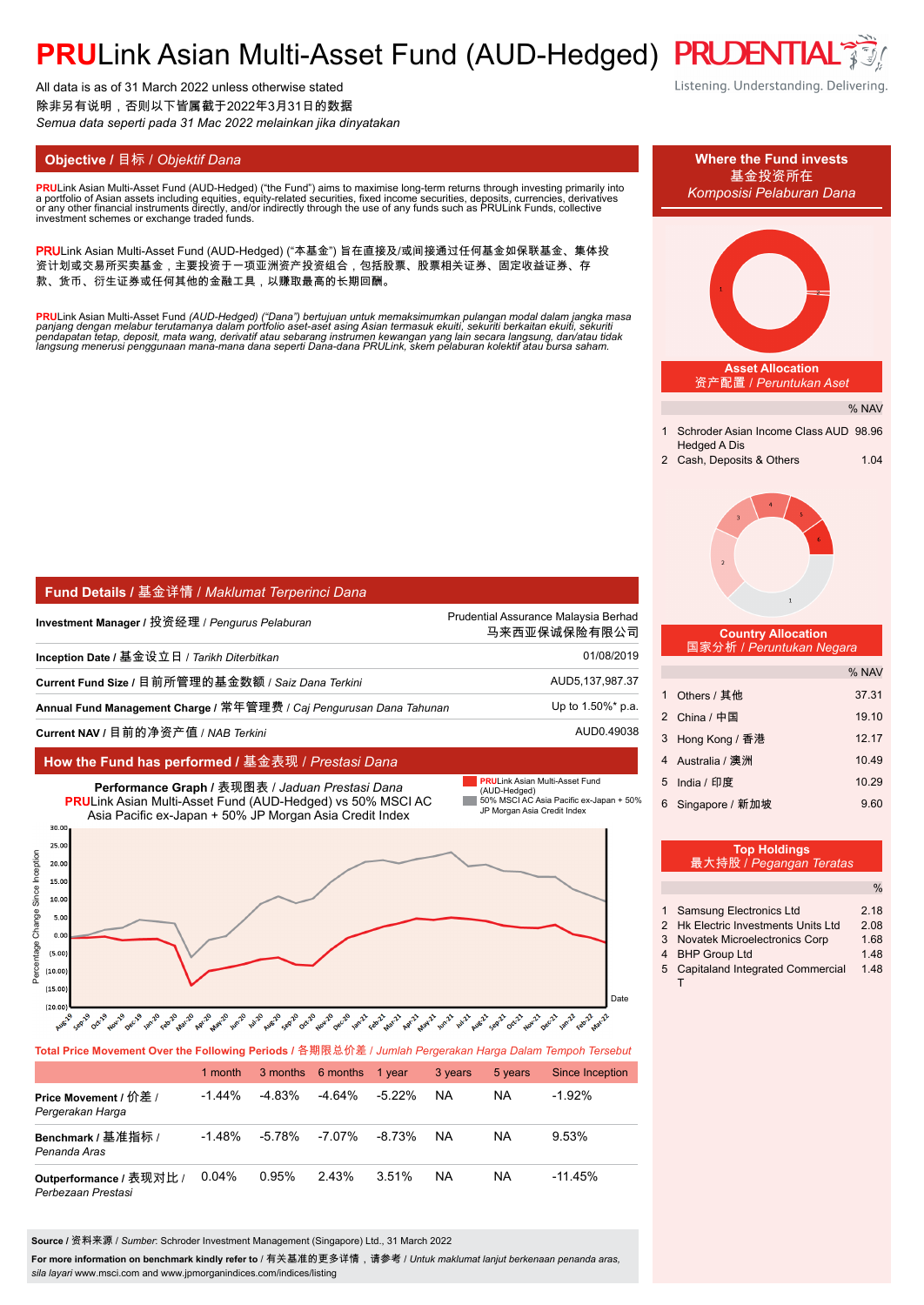# **PRU**Link Asian Multi-Asset Fund (AUD-Hedged) PRUDENTIAL

All data is as of 31 March 2022 unless otherwise stated 除非另有说明,否则以下皆属截于2022年3月31日的数据 *Semua data seperti pada 31 Mac 2022 melainkan jika dinyatakan*

# Listening. Understanding. Delivering.

## **Monthly Update /** 每月简报 / *Peningkatan Bulanan*

#### **Market Review /** 市场回顾 */ Tinjauan Bulanan*

Asia Pacific ex Japan equities declined in March as investors continued to digest the impact of the shocking events in Ukraine following Russia's invasion of the country . Western sanctions on Russia led to higher commodity prices and fresh concerns over rising inflation.

China was the worst-performing index market, affected by market events as well as rising Covid-19 cases which prompted lockdowns in coastal cities such as Shenzhen and Shanghai. Chinese markets also remain sensitive to geopolitical risks regarding the Ukraine war. Share prices were also lower in Taiwan, Thailand and the Philippines, while India, Indonesia and Singapore achieved muted gains in the month.

Over to fixed income, US 5-year and 10-year Treasury yields rose to their highest level in almost 3 years, ahead of a widely- anticipated Federal rate hike. This is the first of the rate hike series to help manage inflation. The US 10-year Treasury yield increased by 53 bps, from 1.82% to 2.35% over the month. Asian high yield bonds continued to underperformed investment grade bonds.

亚太(日本除外)股市在3月走跌,自俄罗斯侵略乌克兰后,投资者持续消化这些令人震惊的事件对乌克兰所造成的影响。西方国家对俄罗斯的制裁使到原产品 价格增加,再次引起通膨升温的关注。

中国乃是表现最差的指数市场,所受到的影响包括一些市场事件以及不断增加的新冠病毒个案,这令政府对海岸城市如深圳与上海实行封锁管制。此外,中国市 场依旧易受乌克兰战争的地理政治风险所影响。台湾、泰国与菲律宾的股价较低,印度、印尼和新加坡则取得些许回酬。

### 固定收益证券方面,在普遍预测的联储局升息之前,5年期与10年期美国国库债券(UST)达至近乎3年的高峰。此为应付通膨的一系列升息计划中之首次调 息。10年期UST回酬当月从1.82%增53基点至2.35%。亚洲高回酬债券的表现持续低于投资级债券。

*Ekuiti Asia Pasifik luar Jepun merosot di bulan Mac apabila pelabur terus menghadam kesan peristiwa mengejutkan di Ukraine berikutan pencerobohan Rusia ke atas negara tersebut. Sekatan Barat ke atas Rusia mengasak harga komoditi menjadi lebih tinggi dan kebimbangan baru tentang kenaikan inflasi.*

*China merupakan pasaran indeks berprestasi paling buruk, terjejas oleh keadaan pasaran serta peningkatan kes Covid-19 yang mengakibatkan sekatan pergerakan di bandar-bandar pinggiran pantai seperti Shenzhen dan Shanghai. Pasaran China juga kekal sensitif terhadap risiko geopolitik berkenaan perang Ukraine. Harga saham juga lebih rendah di Taiwan, Thailand dan Filipina, manakala India, Indonesia dan Singapura mencapai keuntungan yang kecil pada bulan itu.*

*Meninjau pendapatan tetap, hasil Perbendaharaan AS 5 tahun dan 10 tahun meningkat ke paras tertinggi dalam tempoh hampir 3 tahun, mendahului kenaikan kadar Persekutuan yang dijangka secara meluas. Ia adalah siri kenaikan kadar yang pertama bagi membantu menguruskan inflasi. Hasil Perbendaharaan AS 10 tahun meningkat sebanyak 53 mata asas, daripada 1.82% kepada 2.35% dalam tempoh tinjauan. Bon hasil tinggi Asia masih lagi tidak mengatasi pencapaian bon gred pelaburan.*

#### **Market Outlook /** 市场展望 */ Gambaran Bulanan*

Given the uncertain outlook for growth and inflation, we remain fairly diversified in our Asian equity portfolio. Longer term, we are still focused on the secular growth areas in the region and the stocks best placed to exploit this. Reassuringly, we continue to see attractive longer-term value in many stocks within the portfolio. Overall, the portfolio remains focused on maintaining a healthy level of diversification across companies with structural growth and income generating companies with attractive dividend levels.

Regarding Asian investment grade credits, valuation is supported by overall stable and improving fundamentals. On the other hand, the high yield segment continues to be plagued by negative headlines, driving heightened credit divergence across sectors and issuers. Overall, we believe Asian credit is likely to stay resilient compared to other EM regions given its higher quality composition and lower susceptibility to global fund flows due to its larger domestic investor base. We also maintain the view that credit valuations are attractive historically and relative to global corporates. We stay focused on selecting good credit quality to mitigate portfolio risk and volatility.

成长和通膨方面的不明朗展望,使我们在亚洲股票投资组合中保持广泛多元化投资的策略。在较长的期限内,我们仍将重点放在该区的长期成长领域与对之最有 利的股项上。整体而言,投资组合的重点依旧在于保持健康的多元化公司投资,意即结构性成长公司与提供高股息的创收公司。

```
就亚洲投资级债券而言,估值受到整体稳定与有所改善的基本面的扶持。另一方面,高回酬领域持续被负面的头条新闻所影响,结果各领域和发行者之间的信贷
分歧正在加剧。整体来说,和其他新兴市场区域相比,我们相信亚洲债券会保持稳健,因为其组合的品质较佳,而且也因境内投资者基础较大而不易受到全球资
金流动的影响。我们依旧认为债券估值比过往更具吸引力,和全球公司相比之下亦是如此。我们将重点放在选择优质的债券上,以减少投资组合的风险和波动。
```
*Mengambil kira prospek pertumbuhan dan inflasi yang tidak menentu, kami mengekalkan kepelbagaian dalam portfolio ekuiti Asia. Menyorort jangka lebih panjang, kami masih tertumpu pada kawasan pertumbuhan sekular di rantau ini dan stok berada pada tempat terbaik untuk mengeksploitasikannya. Secara meyakinkan, kami terus melihat stok dalam portfolio dinilai menarik menurut jangka panjang. Secara keseluruhannya, portfolio kekal tertumpu ke arah mengekalkan tahap kepelbagaian yang sihat merentasi syarikat dengan struktur pertumbuhan dan syarikat yang menjana pendapatan dengan tahap dividen yang menarik.*

*Mengenai kredit gred pelaburan Asia, penilaian disokong oleh asas keseluruhan yang stabil dan bertambah baik. Sebaliknya, segmen hasil tinggi terus dibelenggu oleh tajuk berita negatif, lalu mendorong perbezaan kredit yang semakin luas, merentas sektor dan penerbit . Secara keseluruhan, kami percaya kredit Asia berkemungkinan kekal berdaya tahan berbanding rantau EM lain memandangkan komposisi kualitinya yang lebih tinggi dan kerentanan kepada aliran dana global yang lebih rendah disebabkan oleh jumlah pelabur domestiknya yang lebih besar. Kami juga mengekalkan pandangan bahawa penilaian kredit adalah menarik dari segi sejarah dan relatif kepada korporat global. Kami kekal fokus dengan memilih kualiti kredit yang baik bagi mengurangkan risiko portfolio dan volatiliti.*

#### **Fund Review & Strategy /** 基金表现评论与投资策略 */ Tinjauan dan Strategi Dana*

The Fund returned -1.44% for the month, outperforming the benchmark return of -1.48% by 0.04%. Year-to-date, the fund returned -4.83%, outperforming the benchmark return of -5.78% by 0.95%.

Despite volatile market conditions, our exposure to Australian materials performed well, supported by rising commodity prices due to Russia's invasion of Ukraine. Elsewhere, Singapore REITs also did well, largely supported by the reopening theme as the country takes a "decisive but measured step forward" towards living with Covid-19. On the flip side, our Taiwanese semiconductor names detracted the most, continued to be affected by the broad technology sell off given inflation concerns.

On the other hand, the fixed income portfolio returned negatively in March, impacted by the rising yields due to heightened inflationary pressure stemming from surging commodity prices. Our exposures to Hong Kong detracted the most, as the city imposed several movement restrictions to contain the rising Covid-19 cases.

We continue to focus on positioning the portfolio against stagflationary risks and maintain our preference on equities over fixed income . We expect equity can still deliver positive returns but may be more muted as we shift to the mature phase of the economic cycle. The delivery of robust earnings will be crucial. As a result, diversification, strong asset allocation and risk management will be key in 2Q2022.